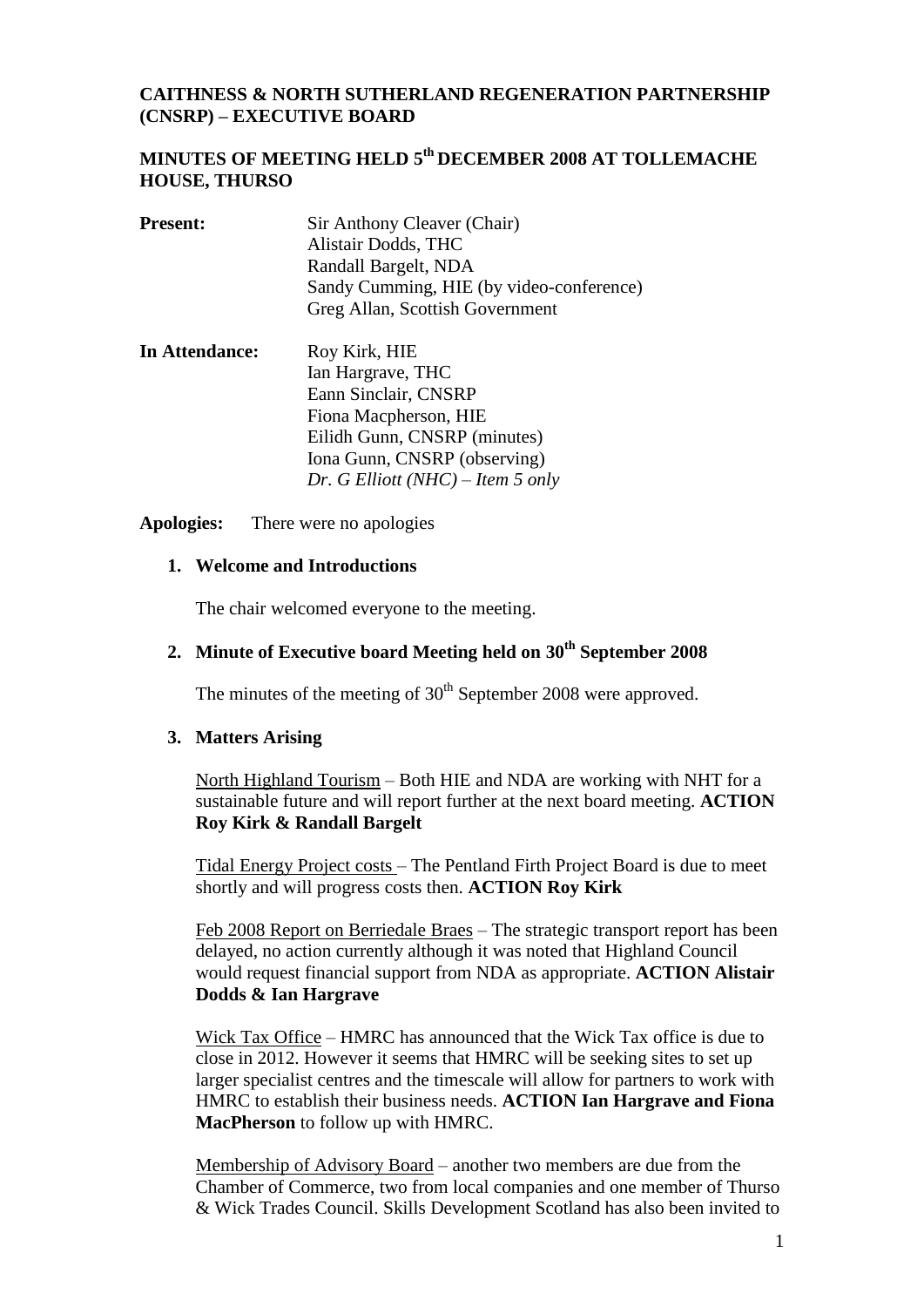attend. Although they are not able to attend the next meeting they will be invited to the first meeting of 2009.

Membership of Executive Board –Membership of the Executive Board will be reviewed in 12 months.

### **4. Engineering Skills**

Eann Sinclair circulated a paper he"d previously prepared (Appendix 1). The paper raised issues such as the need for a strategic over view on where the sector is heading and how the sector and agencies work together. Engineering is a high priority on the action plan so this will be followed up.

It was suggested to get the various engineering firms together to discuss issues arising and how they would like to move forward. Since engineering was one of the high priority projects in the Action Plan Eann Sinclair offered to lead this process on behalf of the Partnership. Sir Anthony declared an interest as Chair of the Engineering and Technology board and suggested if the engineering sector were getting together he could invite the relevant person from the "Engineers make it happen" campaign that has been running very successfully in England & Wales. **ACTION Eann Sinclair** and **Sir Anthony Cleaver** to discuss with sector.

It was noted that there is good work going on between STEM and the Highland Council which has received little press.

### **5. North Highland Connections**

Dr. Graham Elliott from NHC had been invited to the meeting to discuss NHC"s current activities and future funding needs. The Chairman informed members that he sat on the Advisory Board of North Highland Connections, and was therefore declaring a non-financial interest in the item.

Dr. Elliott explained that NHC is closely linked with NHT (North Highland Tourism) and has a very significant role in developing the cultural sector in the north Highland area to improve quality of life. NHC has two full time staff and has over the past six months run 21 events in 15 venues. These have been well received by the community. NHC is determined to decrease its dependence on public funds by applying for monies from arts foundations. However these foundations do not give funds for core activities, and these should therefore be in place before applications will be accepted. Dr Elliott welcomed an offer by HIE to provide an external adviser to help carry out a financial audit of the Company"s plans. **ACTION Roy Kirk**.

Dr Elliott also agreed to ask North Highland Initiative Coordinator Robert Gray to help provide information.

Members also pointed out that the individual organisations making up the CNSRP each have due diligence to go through before any funding could be progressed. The Chairman thanked Dr. Elliot for his presentation.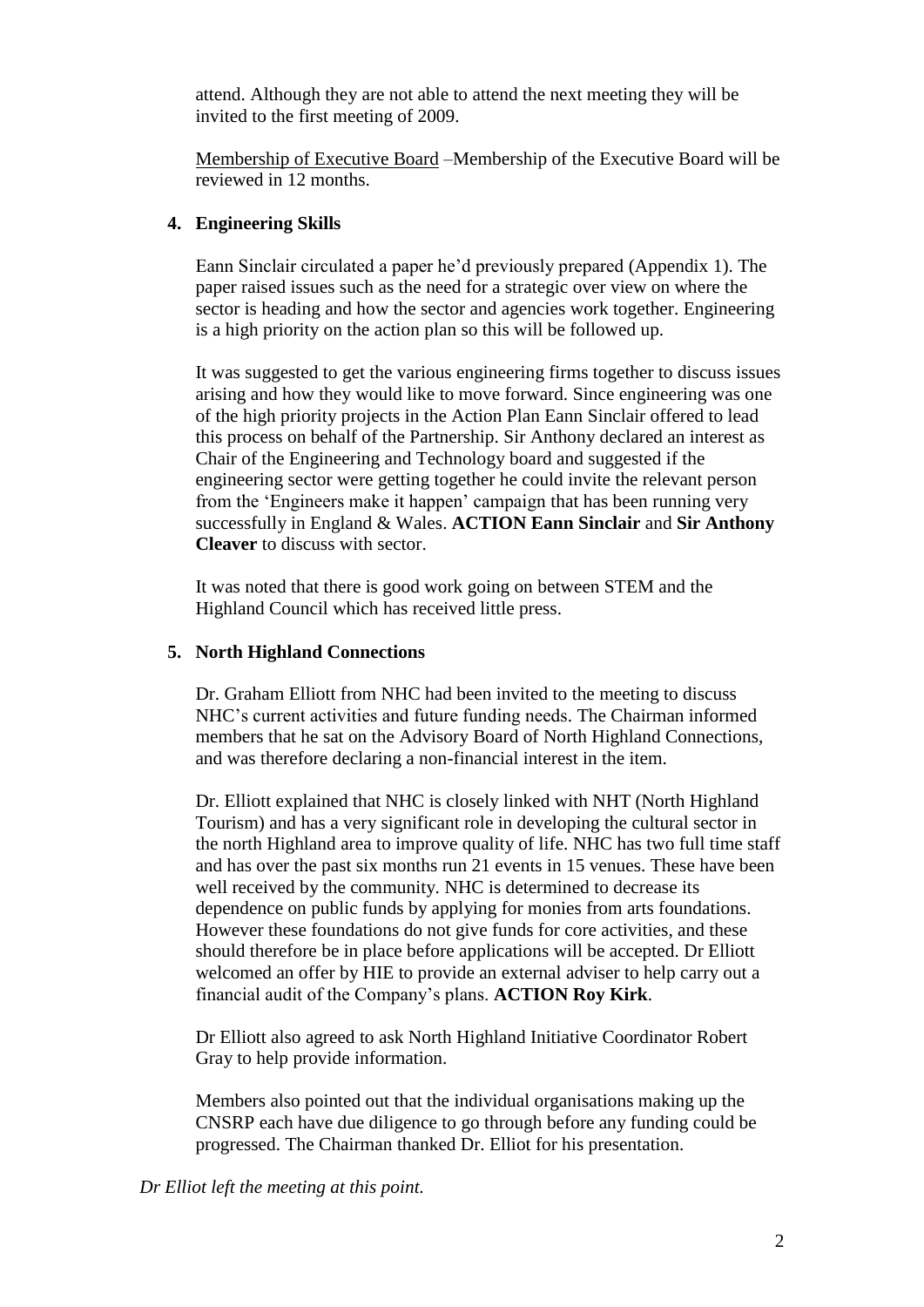After further discussion it was agreed that Roy Kirk would draft a letter to be sent to NHC on behalf of the three partner agencies. This would set out the offer of external help with financial audit, and would also set out the likely timetable for detailed consideration of NHC proposals by individual partners. **ACTION Roy Kirk**.

### **6. International Fusion Materials Irradiation Facility (IFMIF)**

DSRL has forwarded a proposal for consideration by the Board. It relates to the emerging research programme on "fusion" power. An international consortium of countries is developing research on power generation through nuclear fusion. The specific opportunity is the construction of the International Fusion Materials Irradiation Facility (IFMIF). This will be a particle accelerator that will be designed to test materials proposed for use in the new generation of Fusion reactors, the forerunner of which is already being designed at Caderache in the south of France. A suitable site for IFMIF is currently being sought, and DSRL believes that given the local track record in pioneering research it would be able to bid for the facility, which has the potential to create up to 200 jobs.

Eann Sinclair has sought an early view from colleagues at the Scottish Government, given the current Scottish Government policy on nuclear power. The key question to be answered is whether fusion research would be viewed in the same way as nuclear fission, given the significant differences in their operating principles. **ACTION Eann Sinclair**

This would be a medium term prospect, with a decision on site selection likely to be 2011 at the earliest, but decisions on whether the proposal is regarded as "nuclear" or not would be needed almost immediately. In order to assist the Scottish Government Energy Team the NDA will create a brief guide to fusion energy **ACTION Randall Bargelt**.

### **7. Update from Programme Manager**

Eann provided an update:

- The issue of having elected representatives on the Executive Board was discussed again. However it was agreed that the most important role for elected representatives was on the Advisory Board, where scrutiny of the Action Plan and advice on issues relating to its delivery were key. Eann Sinclair agreed to send out a "terms of reference" document for discussion at the Advisory Board. **ACTION Eann Sinclair**.
- The Caithness Chamber of Commerce is soon to appoint its new Chief Executive. Peter Body has taken over as interim Chairman, and Stephen Sutherland is vice-chairman. They have been asked to sit on the Advisory Board to help boost the business representation on the Board.
- Communications: Eann Sinclair has attended a Ward Forum Meeting of the Highland Council, regular meetings of the Thurso & Wick Trades Council and the DSG socio-economic subgroup and has plans to meet with local community councils in Caithness and north Sutherland over the next two months. The Partnership website has now gone live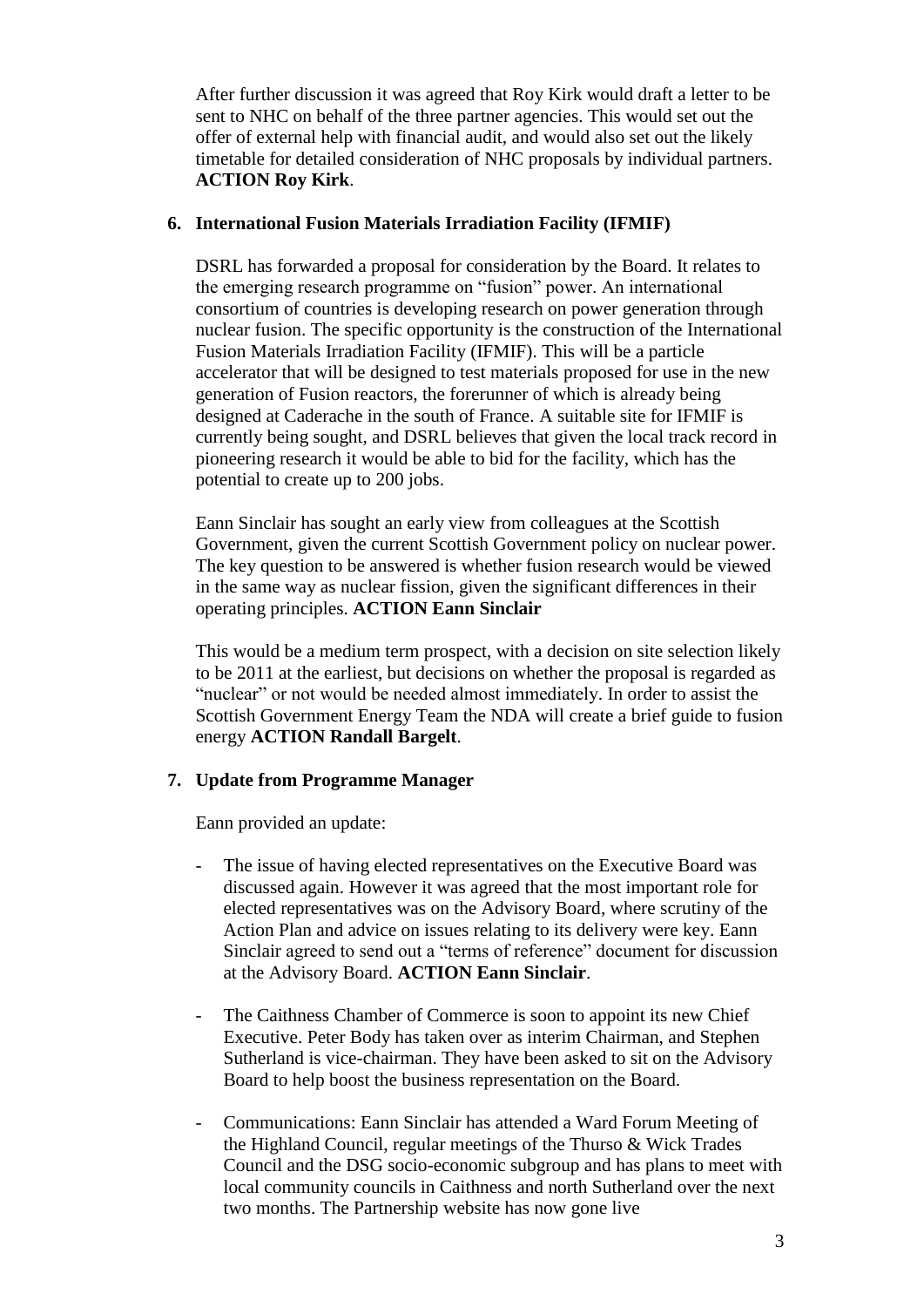[\(www.cnsrp.org.uk\)](http://www.cnsrp.org.uk/) and the first e-newsletter will appear during the week beginning 8<sup>th</sup> December.

- Action Plan will distribute the Action Plan to the board, feedback from conference has led to changes e.g. IT connectivity is now a high priority. Will also be put in draft form onto website following a discussion with the Advisory Board on  $15<sup>th</sup>$  December. High priority projects will need detailed work streams over next three months.
- Lifetime plan working on job creation figures, will have as separate action at next meeting. Will create spreadsheet/graphic. **ACTION Randall Bargelt & Eann Sinclair**
- Caithness Conference Wash-up meeting has been held with early discussions for next year - looking at themes, possibly sustainability also keynote speaker. **ACTION Eann Sinclair**
- Key Projects John O" Groats master plan is moving forward. Also looking at North Highland Tourism and Wick Airport.
- Organisation is ongoing for the Mike McCartney event in the Scottish Parliament building in January.

#### **8. Update on Inward Investment Issues**

Fiona circulated information on the companies who have publicly declared interest in the Pentland Firth. A third and final 2008 inward mission was held recently. The local supply chain and Dounreay HR have been very helpful with visits.

The Crown Estate announcement at the Caithness Conference has created significant interest. It is anticipated developers will have leases by summer 09.

Joint working with Scottish Development International (SDI) is going very well. SDI will ensure Caithness is publicised particularly regarding data centres and call centres as the data centre planned by Morgan Stanley will require tenants.

#### **9. Any other business**

Economic situation – Given the difficult economic climate it is important that the board take into account any changes to the local economy for example job losses and struggling businesses. At the next board meeting it was agreed that a session will be held to assess the ongoing relevance of the Action Plan in a difficult economic climate. **ACTION Eann Sinclair & Roy Kirk**

NHRF – North Highland Regeneration Fund has been tasked with establishing whether any businesses have fallen into the high risk category since the economic downturn. This is with a view to sustaining current jobs as well as creating new opportunities for small and medium companies. Neil Robertson is leading on this.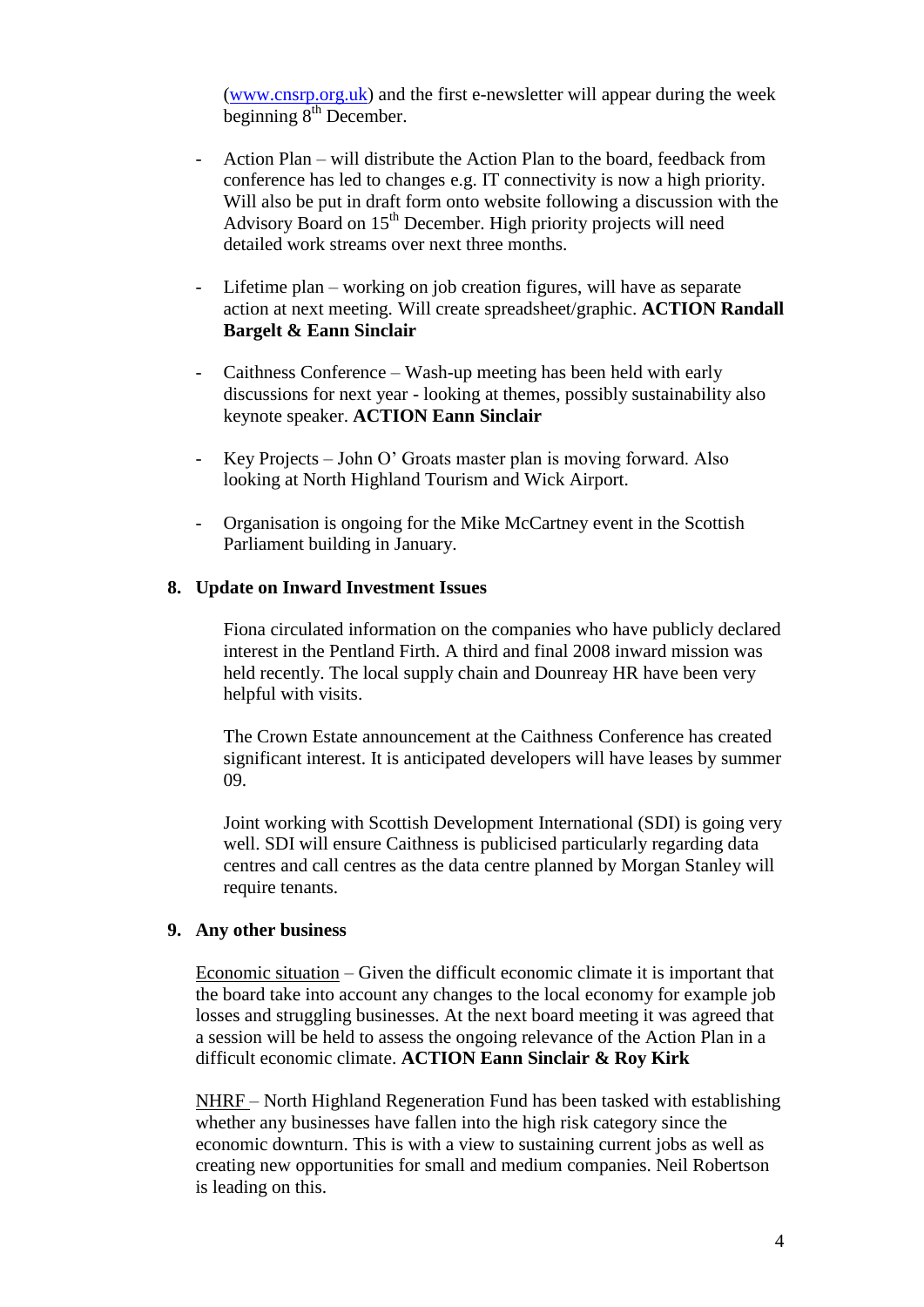# **Summary of Actions**

| <b>Action</b>                 | <b>Due Date</b>           | <b>Responsible Person</b> |
|-------------------------------|---------------------------|---------------------------|
| Review Berriedale report      | Next appropriate meeting. | <b>Alistair Dodds</b>     |
| along with strategic          |                           | Ian Hargrave              |
| transport announcement        |                           |                           |
| Report on North Highland      | Next board meeting        | Roy Kirk and Randall      |
| Tourism.                      |                           | <b>Bargelt</b>            |
|                               |                           |                           |
| Follow up HMRC business       | By next meeting           | Ian Hargrave/Fiona        |
| needs (re: specialist         |                           | MacPherson                |
| centres)                      |                           |                           |
| Bring together engineering    | <b>ASAP</b>               | Eann Sinclair and Sir     |
| firms to discuss skills       |                           | <b>Anthony Cleaver</b>    |
| issues and possible           |                           |                           |
| actions. Invite               |                           |                           |
| representative from the       |                           |                           |
| 'Engineers make it            |                           |                           |
| happen' campaign.             |                           |                           |
| <b>Offer Board of North</b>   | <b>ASAP</b>               | <b>Roy Kirk</b>           |
| <b>Highland Connections</b>   |                           |                           |
| external financial advisor    |                           |                           |
| to help audit current         |                           |                           |
| activities and future plans.  |                           |                           |
| Write letter to NHC           | By 12 Dec.                | <b>Roy Kirk</b>           |
| Chairman on behalf of         |                           |                           |
| HIE, THC and NDA              |                           |                           |
| summarising discussions.      |                           |                           |
| <b>Consult Scottish</b>       | By next meeting           | Eann Sinclair             |
| Government on whether         |                           |                           |
| fusion will be viewed in      |                           |                           |
| same way as fission in        |                           |                           |
| policy terms.                 |                           |                           |
| Create a guide to fusion      | <b>ASAP</b>               | Randall Bargelt           |
| energy for the Scottish       |                           |                           |
| <b>Government Energy Team</b> |                           |                           |
|                               |                           |                           |
| Produce paper on roles &      | By $10^{th}$ Dec          | Eann Sinclair             |
| remit of Advisory Board       |                           |                           |
| Circulate spreadsheet and     | By $19^{th}$ Dec          | Randall Bargelt & Eann    |
| graphics on job creation      |                           | Sinclair                  |
| versus job losses             |                           |                           |
| throughout Dounreay           |                           |                           |
| lifetime plan.                |                           |                           |
| Work on Caithness             | ongoing                   | Eann Sinclair             |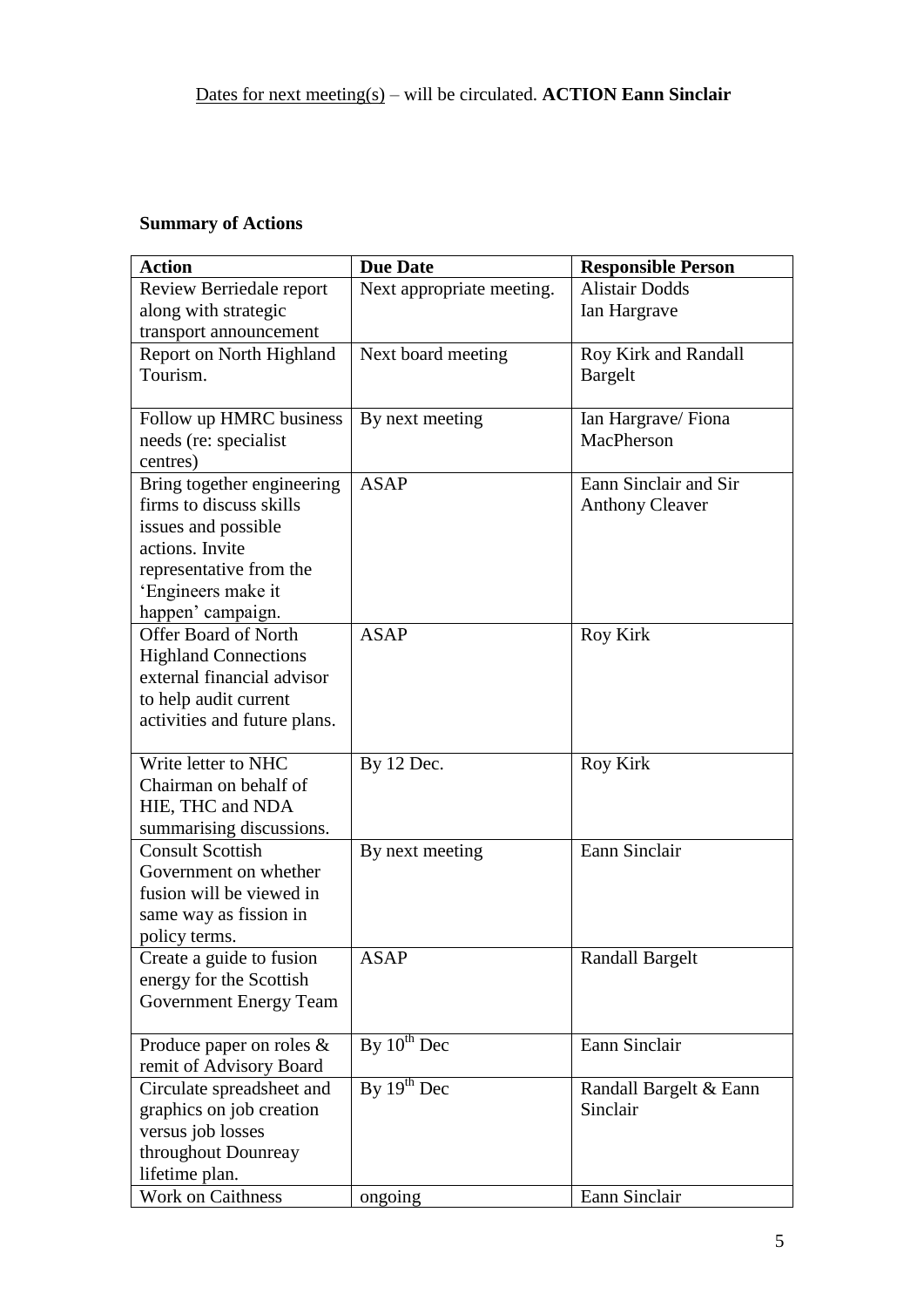| Conference ideas for 2009                                  |                  |                          |
|------------------------------------------------------------|------------------|--------------------------|
| Discussion at next Board<br>meeting on economic<br>climate | For next Board   | Eann Sinclair & Roy Kirk |
| Dates for next meeting(s)                                  | By $19^{th}$ Dec | Eann Sinclair            |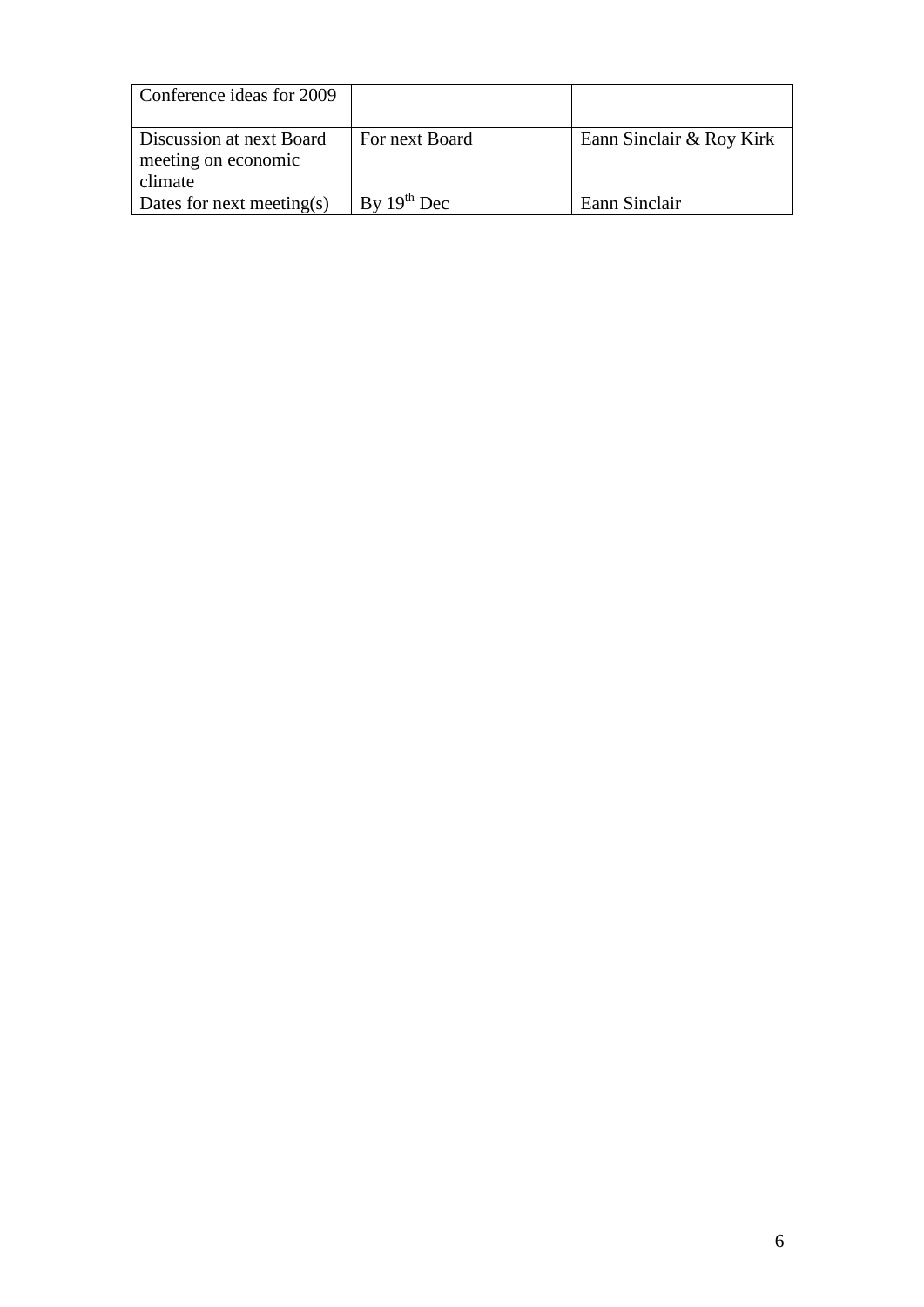### **Appendix 1 Progress on Engineering Skills**

# **Background**

The area has developed a highly-skilled engineering base over the past few decades, mainly due to the often challenging working requirements of the nuclear industry. As the decommissioning programme at Dounreay continues to make rapid progress towards a site "end state" so the need to both develop the future engineering labour force and help local companies find new markets also increases. This short paper indicates current issues in the sector, and then describes measures being taken to address them.

# **Current situation**

The current engineering industry in the area comprises companies with local headquarters and other (largely multi-national) companies headquartered outside the Highlands & Islands. Most of these companies currently rely upon the nuclear industry, although recent attention has been given to the potential for diversifying into the emerging renewables sector, or into the renewed activity in oil  $\&$  gas. The current situation can be divided into three areas:

- 1. Diversifying the local supply chain into new markets
- 2. Developing the local labour market (from school-age through apprentices to CPD)
- 3. "Anchoring" local engineering companies currently headquartered outside the Highlands & Islands

## 1. Diversifying the supply chain

As part of its newly-refocused role in economic development HIE is identifying those local companies with the highest growth potential, with a view to working with them on "growth plans". Several of the main local engineering firms (JGC Engineering, Nicolson Engineering Services, Calder Engineering, MTDS and Gow"s of Lybster) have been identified as growth companies, and are currently working on ambitious growth plans. Some have invested heavily in infrastructure (JGC"s T3UK facility and NES" new workshop complex) and all are actively involved in identifying new markets. It is becoming clear that for these companies the biggest issue is not accessing new markets, but accessing labour to service new contracts.

### 2. Developing the Local Labour Market

The local industry"s approach to skills development has been fragmented in the past. Whilst there have been successful attempts to deliver joint initiatives (e.g. at apprentice level) these have not been sustained. Companies have also expressed concern at their abilities to compete with the oil industry in Aberdeen, which is seen to attract local labour because of higher wage structures for offshore work.

There is therefore a concern that with the anticipated decline in contract work from the Dounreay site in the coming years, and with the site apprentice scheme due to be closed in the next few years, there is an impending labour market problem that may affect the capacity of companies to compete for work in new markets.

A key concern from industry has been the role of the further education sector, with a view expressed that the current level of skills development on offer from North Highland College may not be delivering what the industry requires, in terms of both volume of trainees/ apprentices and quality of provision.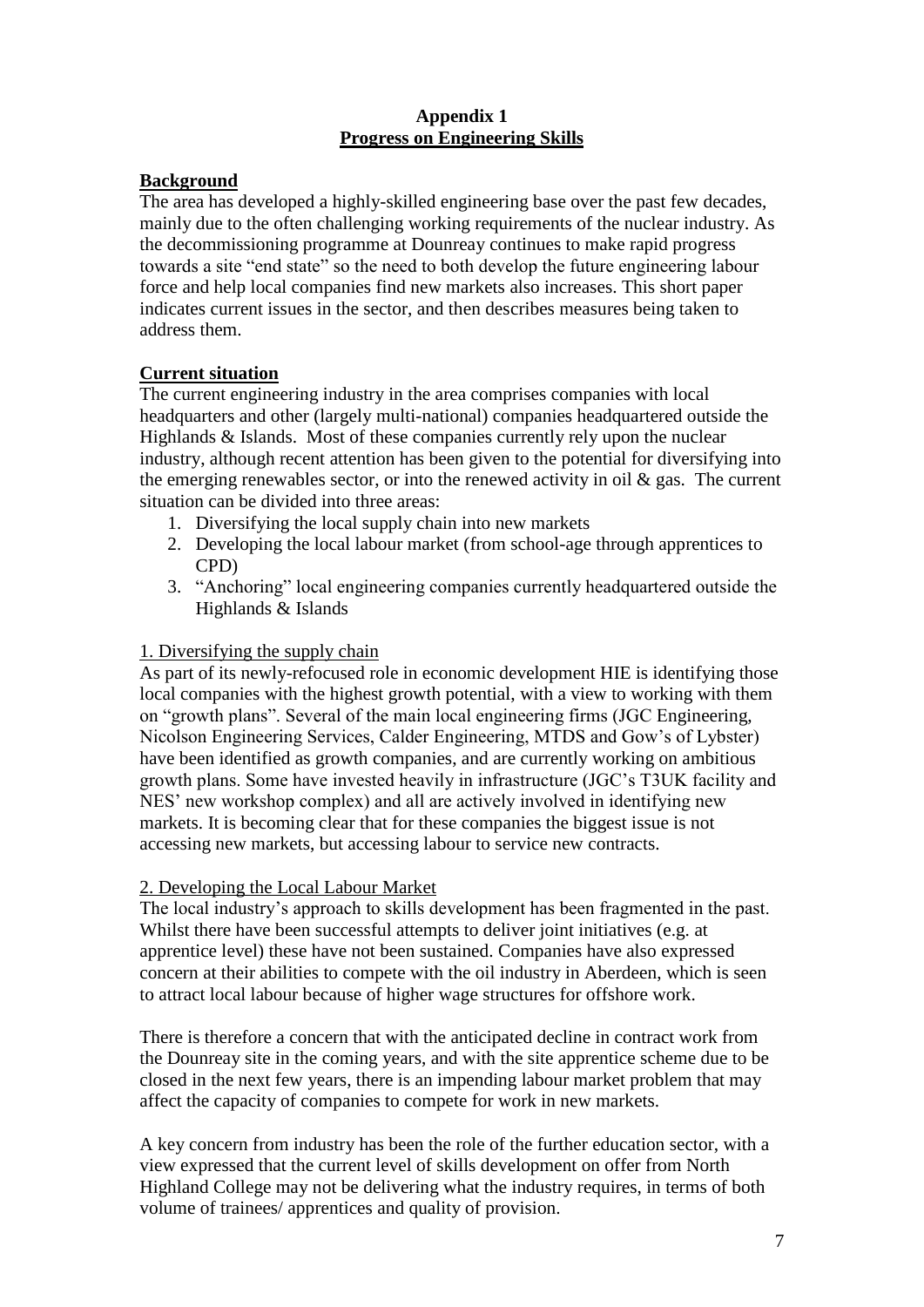North Highland College, along with all other training and learning establishments in Scotland, delivers the Scottish Government's "Skills for Scotland" strategy published in 2007. It identifies key actions grouped around the key headings:

- Individual development
- Increased demand for skills and improved utilisation of skills (from and by employers)
- Cohesive structures (simplified; parity between academic and vocational; best use of funding budgets)

The views of industry have been considered by College staff and they in turn have been working with staff from the National Skills Academy for Nuclear to identify both infrastructure and skills requirements to support the nuclear industry in the area. The core skills and infrastructure requirements are also seen as being key in supporting the regeneration of the area. A project to create an Engineering Skills Centre has been formed chaired by the NDA. A Business Case has been completed for the proposal along with a functional specification. Outline drawings of the facility are currently being produced. Although this facility would be owned and maintained by North Highland College, there will need to be significant input from industry in the design and running of it. Subject to funding and planning permissions, the Project Board aims to have the facility established by August 2010.

In parallel to this NHC has been liaising with a range of partners to enhance its ability to respond to the skills requirements of the sector. Staff are currently considering alterations to the way in which apprenticeships are delivered, and in the way employers are able to express their requirements before apprenticeships commence. This may result, for example, in elements of the apprenticeship being delivered outwith core College hours by industry staff using College premises. This would allow simple but significant enhancements such as 8am starts for apprentices, even through the "academic" parts of their apprenticeship.

Even before the apprenticeship stage there is a perceived need to boost the way engineering is promoted as a career option within the local schools structure. The recent changes to the Enterprise networks have also seen the creation of Skills Development Scotland (SDS), and it is now a key player in this strand. The local careers wing of SDS is currently planning a pilot event in December 2008, aimed at up to 200 local S4, S5 and S6 pupils. This will try to raise awareness of Modern Apprenticeships and how they work, and will use speakers from industry as well as current apprentices to describe how the system works for them. There is also a parallel move towards simplifying the application process for MA"s in Caithness. This will focus on getting companies to work together in all aspects of recruitment, assessment and advertisement for MA vacancies. An important first step is the agreement in principle by 8 companies to use a generic application form which will be controlled through SDS locally, who will act as a "clearing house" for companies and applicants. SDS will work in schools with prospective applicants to help prepare them for their assessment. Efforts will be directed towards application process, interview skills, employability and presentation.

SDS is also investigating how best to get current engineering know-how, practices, labour market info etc. into teachers' continuing professional development activities and then how this can be woven into the emerging curriculum for excellence in schools. SDS will be a key player in trying to bring this about locally in Caithness, by bringing partners together with schools.